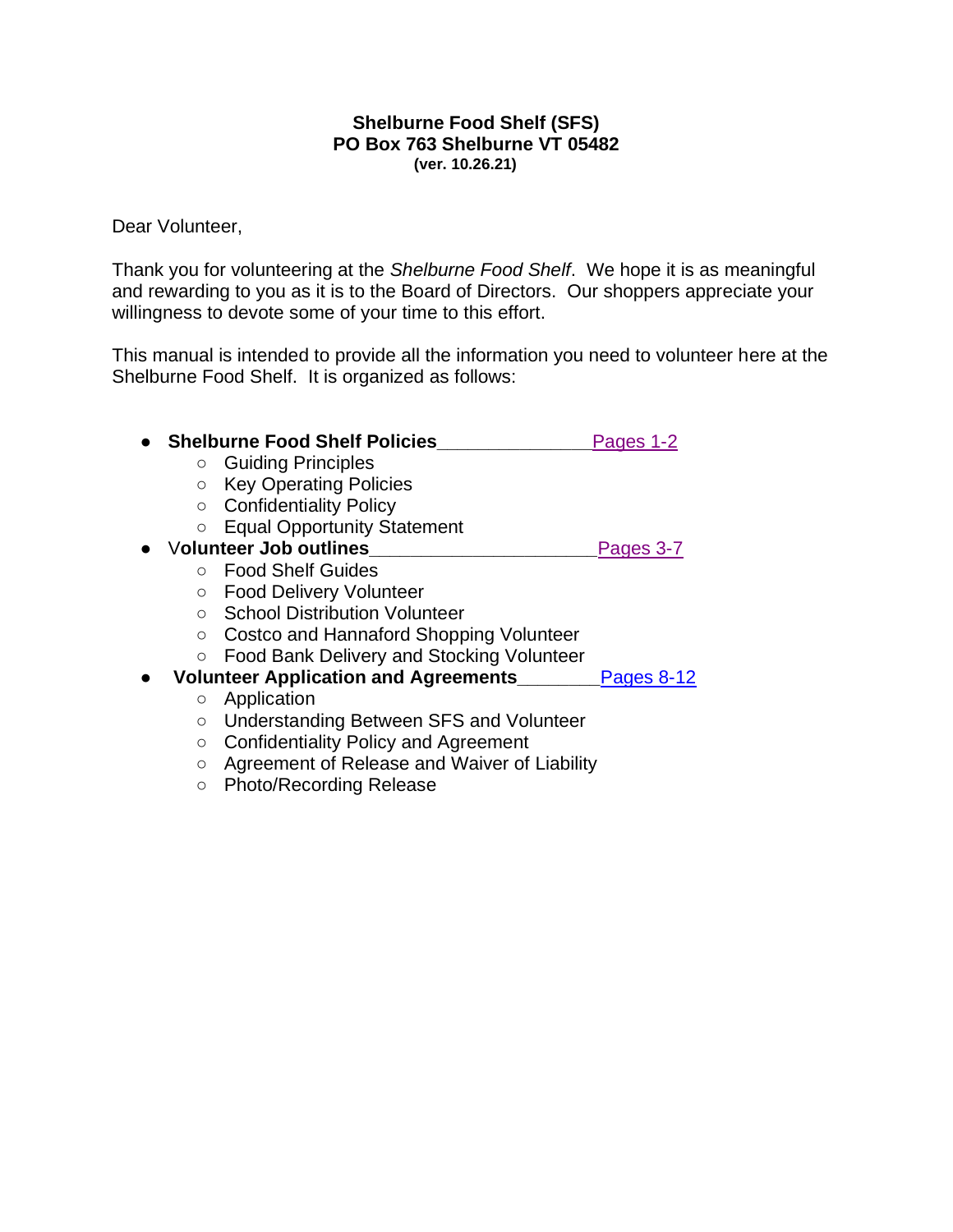# **SHELBURNE FOOD SHELF POLICIES**

## <span id="page-1-0"></span>*GUIDING PRINCIPLES*

- We greet shoppers with a smile, a warm welcome and a message that we are there to assist in the distribution of foods to them.
- We are sensitive to the shame that some shoppers may feel at having to rely on the charitable food system
- We wear name tags so that shoppers can recognize who is assisting them when they visit.
- First time shoppers are offered an overview of the operations: Days/hours of operations (handout), review of food/items available on that day, how food is distributed based on family size, information about any anticipated changes, other helpful community resources, etc. The shift leader professionally and confidentially collects shopper information for recordkeeping and to better meet their needs.
- We do not pass judgement on foods selected, appearance or personal hygiene of our shoppers.
- We will draw attention to the items not usually provided when they are available (e.g. turkeys and hams during the holiday season).
- The courtesy we extend to our shoppers is expected from them as well.
- If we are uncertain about how to respond to a request, we will consult the shift leader.

# *KEY OPERATING POLICIES*

- Confidentiality is paramount. A separate confidentiality policy is attached and each volunteer must sign this policy to ensure that they understand both the policy and its importance.
- Volunteers are kindly requested to spend at least 3 hours per month volunteering at the Shelburne Food Shelf.
- Volunteers who directly interact with clients must be at least 16 years old in order to ensure confidentiality.
- The Shelburne Food Shelf opens and closes on time. Early arriving shoppers may sit in the hallway and wait for the door to open.
- Shoppers are not allowed to help with the Food Shelf space set-up or setting out chairs. Politely decline their offer and tell them it is because of liability issues.
- Shoppers must be signed in by the shift leader before shopping.
- Any changes in shopper information should be recorded on the sign in sheet (or electronically – e.g., new child, change in members of the household, newly diagnosed celiac disease, etc.).
- New shoppers will be asked by the shift leader to fill out an information form that asks about household size, food security status, etc..
- Shoppers may visit the food shelf twice per month.
- Volunteers are provided information about food quantities depending on the household size. If quantity limits on any items are required, the shift leader will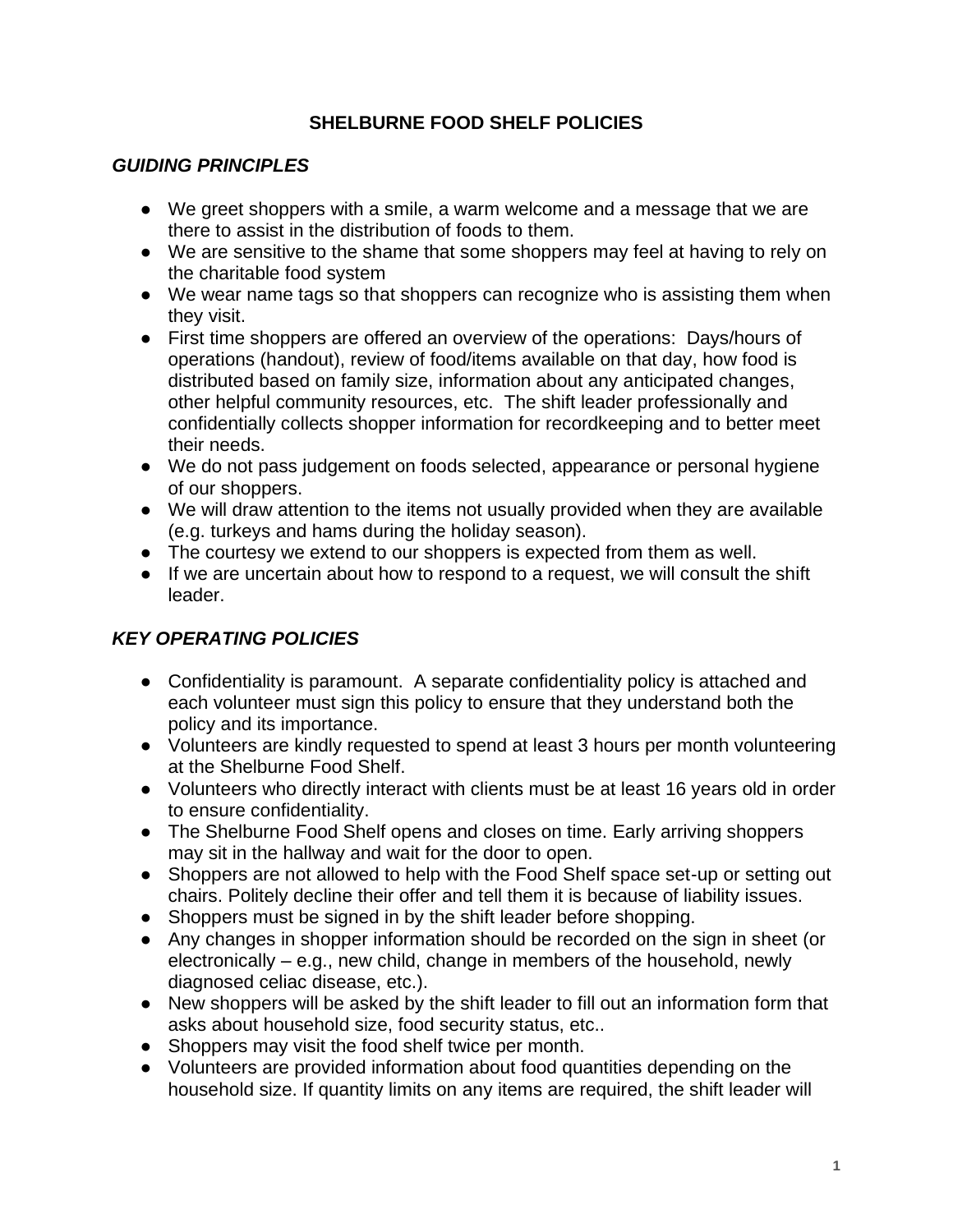share that information before shopping begins. Suggested language to help shoppers select the appropriate amount of food is: "the suggested amount of (name of the food item) for a household of  $($  ) is  $($  ). A volunteer can make exceptions if they determine a special need or situation exists. The shift leader can provide guidance if needed.

- Shoppers will be offered assistance to carry food to their car.
- A Shelburne Food Shelf shopper may send someone to pick up food for them in exceptional circumstances. They must either call the SFS prior to pick up or they must write and sign a note designating the person to pick up their food.

# *CONFIDENTIALITY POLICY*

Shelburne Food Shelf (SFS) shoppers trust our volunteers to maintain the strictest confidence about who is shopping and their circumstances. The unauthorized use or copying of shopper records or the disclosure of any information of either a confidential or a personal nature about a shopper to anyone outside of the SFS is strictly forbidden. It is equally important to keep certain information about SFS and its volunteers and personnel confidential. The confidentiality also continues once a shopper, volunteer or staff person is no longer associated with the SFS. All information that is gathered through the food shelf must remain only with this organization

Misuse of confidential information is not only a serious breach of Shelburne Food Shelf policy and conduct but also can affect community relations, and may prevent shoppers from visiting us for the food they need. Sharing confidential information outside of the organization may result in release from your volunteer position. The one exception to this is the Operations Coordinator or the Non-Food Support Coordinator who may need to share some confidential information with suppliers (e.g. Green Mountain Power, etc.) in order to effectively assist our shoppers.

## *EQUAL OPPORTUNITY STATEMENT*

It is the policy of this organization to serve and provide equal opportunities to all individuals without regard to race, ethnicity, national origin, gender, gender identity, sexual orientation, age, religion, creed and/or disability status.Thank you for completing this application form and for your interest in volunteering with us.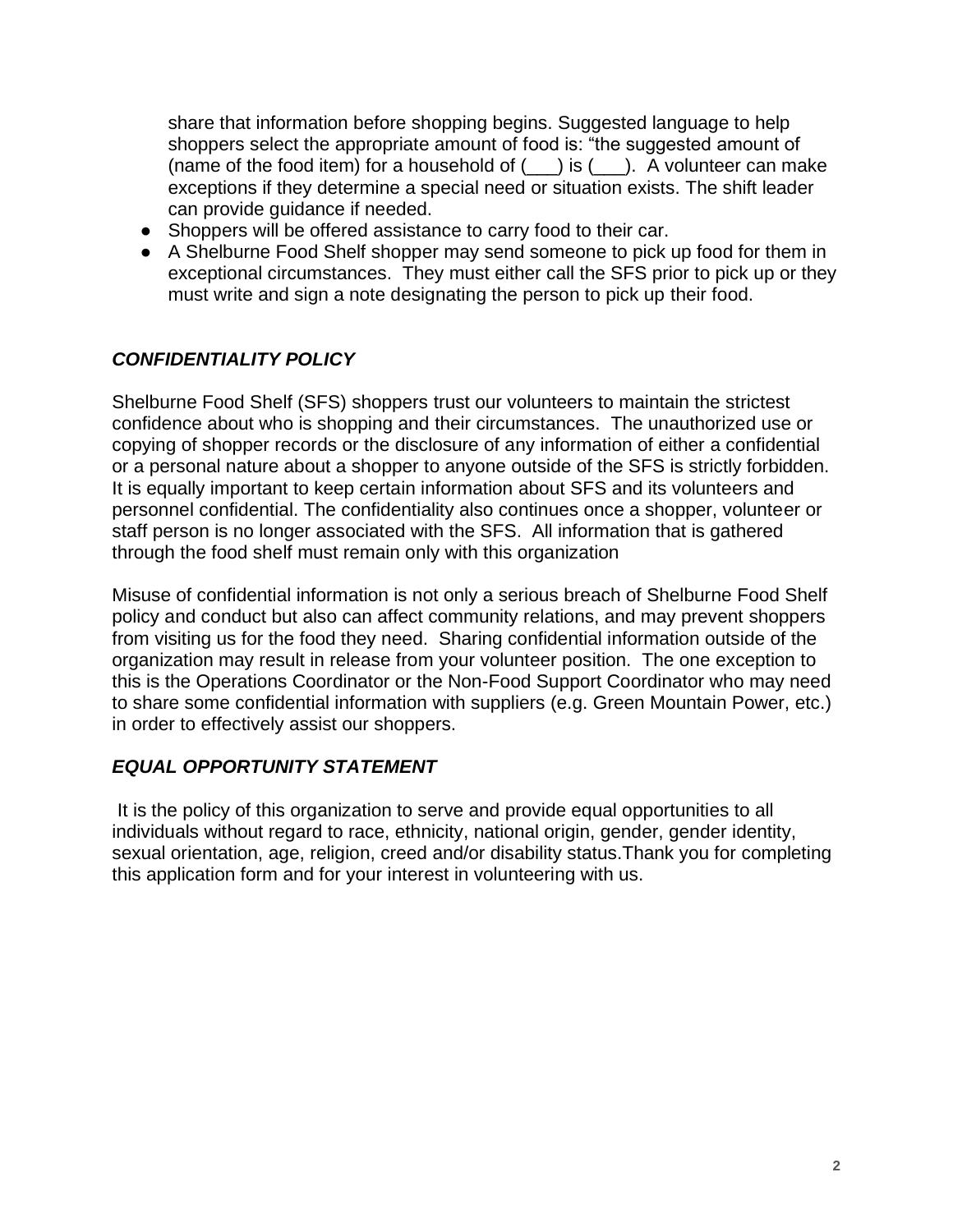# <span id="page-3-0"></span> *VOLUNTEER JOBS OUTLINES*

### **Food Shelf Guides**

#### **Food Distribution Duties**

• Converses with shoppers to develop ongoing relationship

• Listens to shoppers for potential issues that may be able to be addressed by Food Shelf (e.g., application for Three SquaresVT/WIC, heating problems, etc.)

- Ensures appropriate amounts of food are given to clients (e.g. bread, eggs, etc.)
- Assists in shelf restocking during and at close of food distribution shift
- Helps break down and recycle cases

- Desire to make a difference in community
- Good listening skills
- Willingness to manage shelf restocking at close of shift, or during shopping
- Some walking, heavy lifting ( $-5 10$  lbs), and lengthy periods of standing are required
- Dependable regarding volunteer hours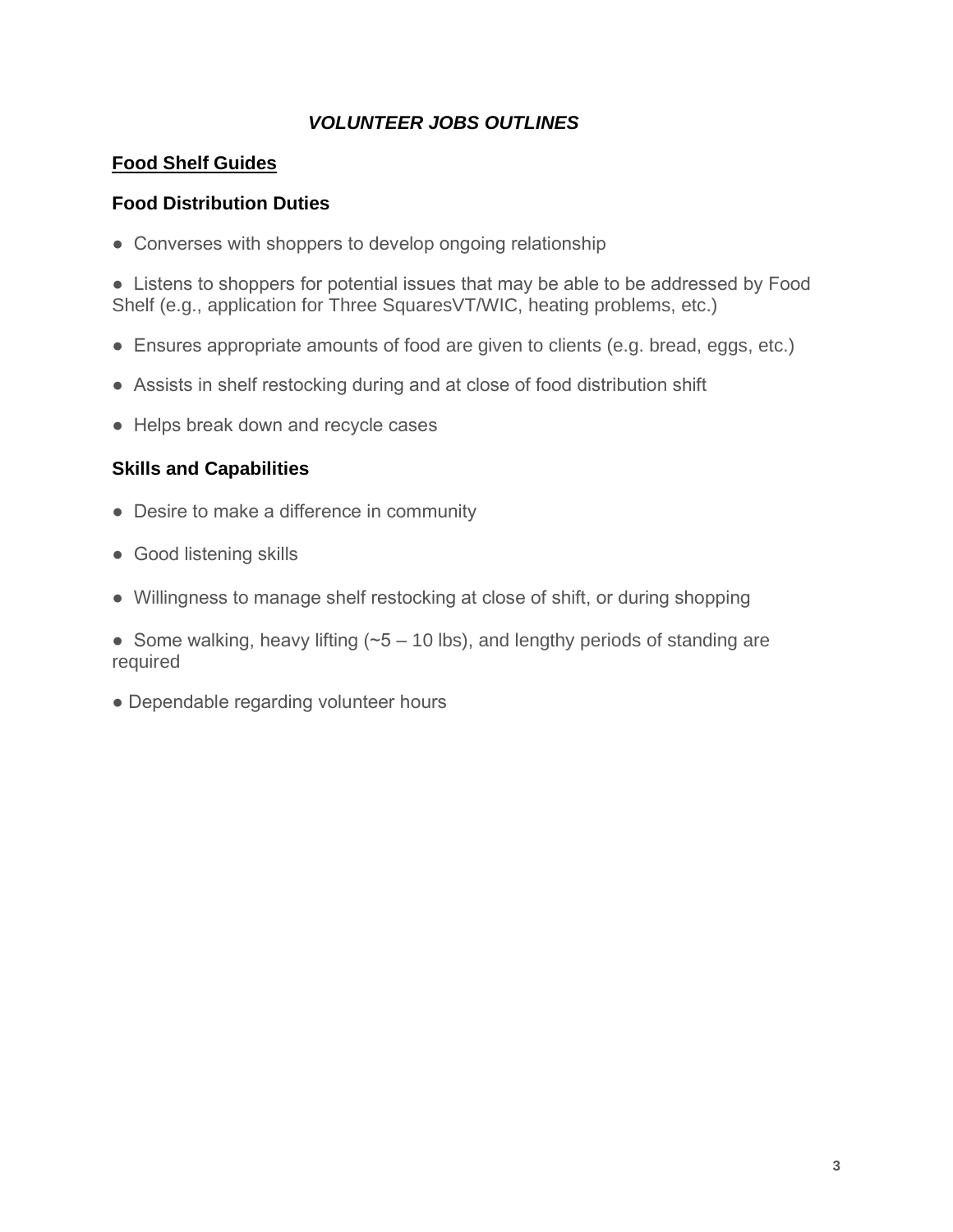## **Food Delivery Volunteer**

#### **Food Delivery Duties**

● Pick up packed bags of food at the Food Shelf on Thursday morning (only the weeks we are open)

- Deliver the food to the families on the list (ranges from 3 7 families)
- Leave bags of food in designated area (instructions are included on the list)
- May need to call shopper to alert them the food is delivered

- Desire to make a difference in community
- Good listening skills
- Access to own vehicle. Mileage is not typically reimbursed but may be tax deductible
- Ability to lift & carry grocery bags filled with food
- Dependable regarding volunteer hours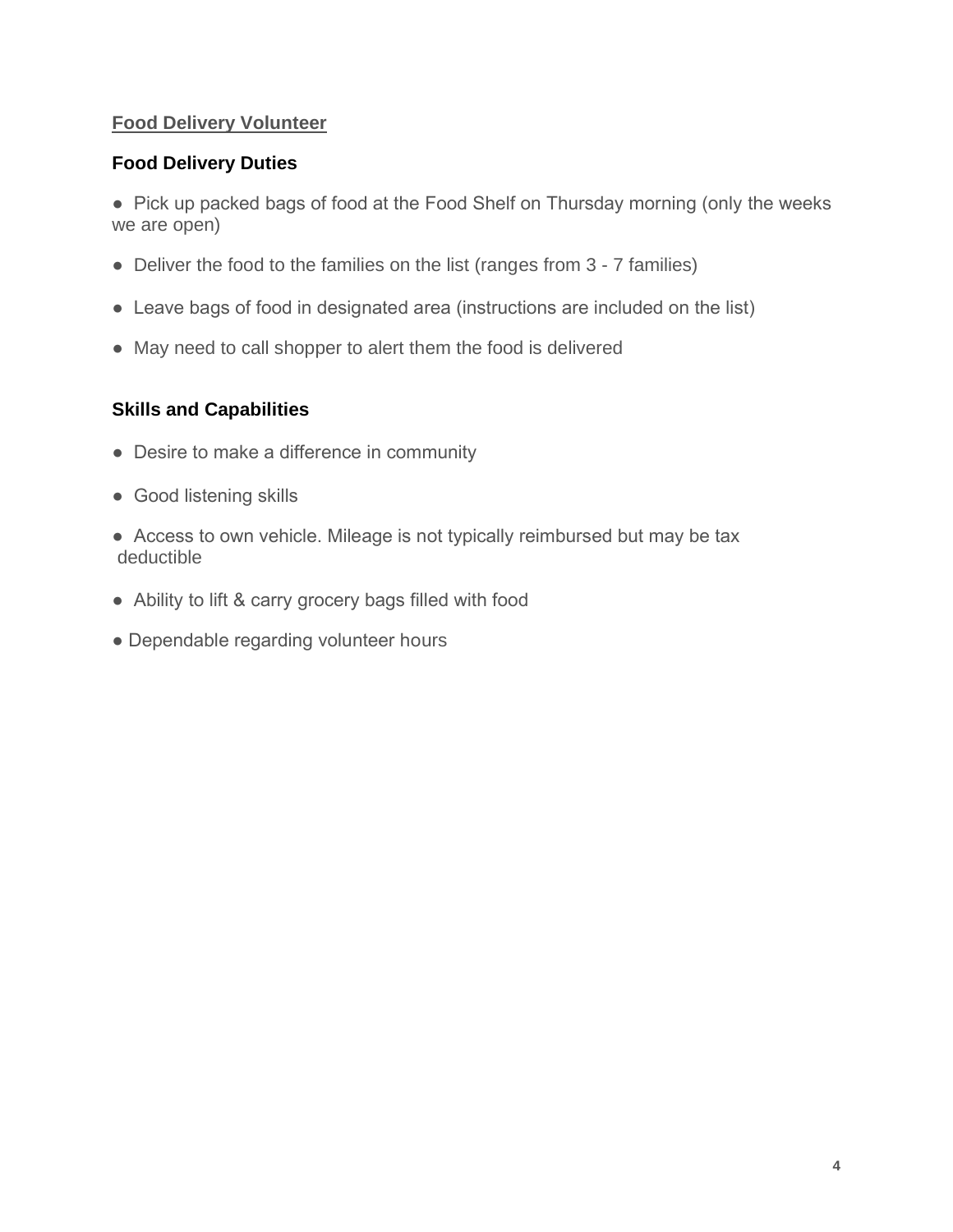# **School Distribution Volunteer**

## **Food Distribution Duties**

- Help set up tables for distribution and place food for families in bags
- Converses with shoppers to develop ongoing relationship
- Ensures appropriate amounts of food are given to clients (e.g. bread, eggs, etc.)
- Helps break down and recycle cases
- Helps return items to either food shelf (during school breaks) or to SCS kitchen (during summer) at end of distribution

- Desire to make a difference in community
- Good listening skills
- Willingness to help set up and take down distribution items and tables and run flattened boxes to school recycle area
- Managing table set up, walking, heavy lifting  $(-5 10$  lbs), & length periods of standing are required
- Dependable regarding volunteer hours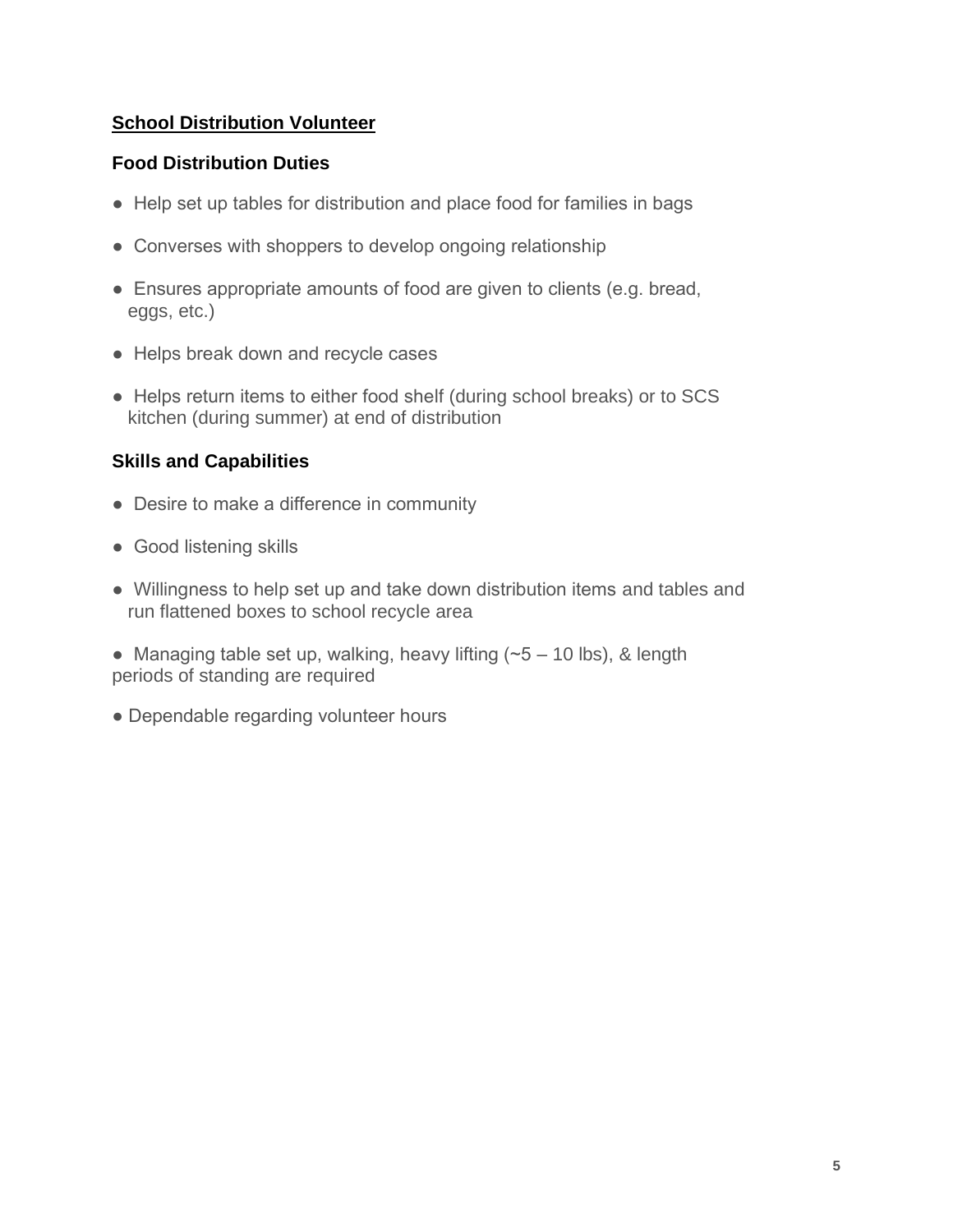## **Costco and Hannaford Shopping Volunteer**

Before each distribution week, we usually supplement what we get from the Vermont Food Bank with items from Costco and Hannaford. This job can be done when it fits your schedule, as long as the items have been purchased and delivered to the Food Shelf by Monday evening before a Tuesday distribution.

# **Shopping Duties:**

- Receive shopping list from Board member. Possible items could include: sugar, flour, ketchup, baking items and hearty soups (Clam chowder, beef and potatoes, etc.) from Hannaford. A typical Costco list might include a case of Kirkland butter, popcorn, snacks, kidney bean cases, and toilet paper.
- Pick up gift card from Shelburne Town Offices.
- Shop at Costco or Hannaford. Be prepared for a lot of items (6-12 cans/boxes/etc).
- Deliver items to the Food Shelf and return gift card & receipt to Shelburne Town Offices.

- Desire to make a difference in community
- Access to own vehicle. Mileage is not typically reimbursed but may be tax deductible.
- Ability to lift heavy items
- Dependable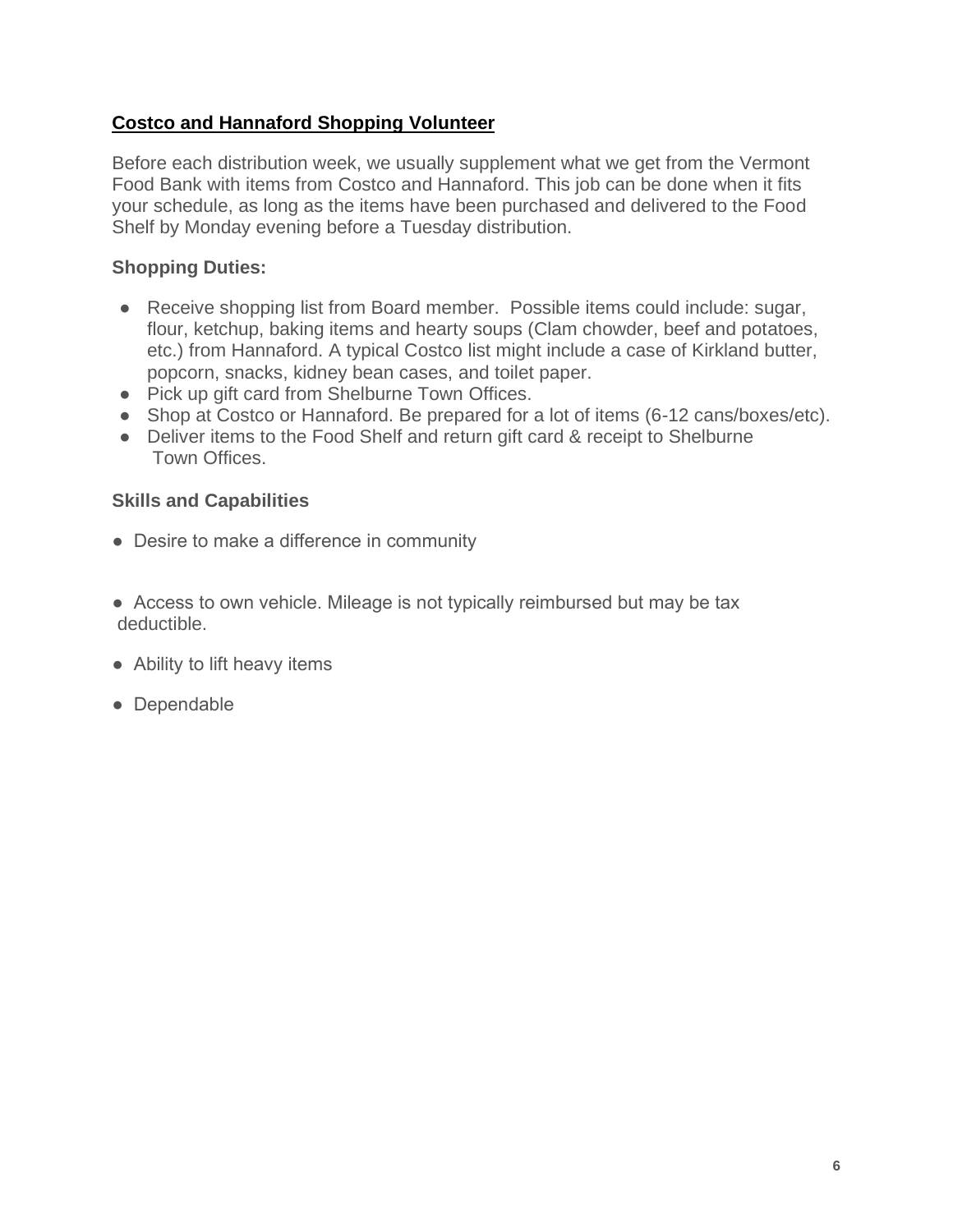# **Food Bank Delivery and Stocking Volunteer**

The 2nd Tuesday of each month the Vermont Food Bank delivers pallet(s) of items to the Food Shelf.

# **Stocking Duties**

- $\bullet$  Assist with unloading the items from the pallet(s)
- Help ensure everything ordered was delivered
- Stock the cage with the ordered items

- Desire to make a difference in community
- Ability to lift heavy items
- Dependable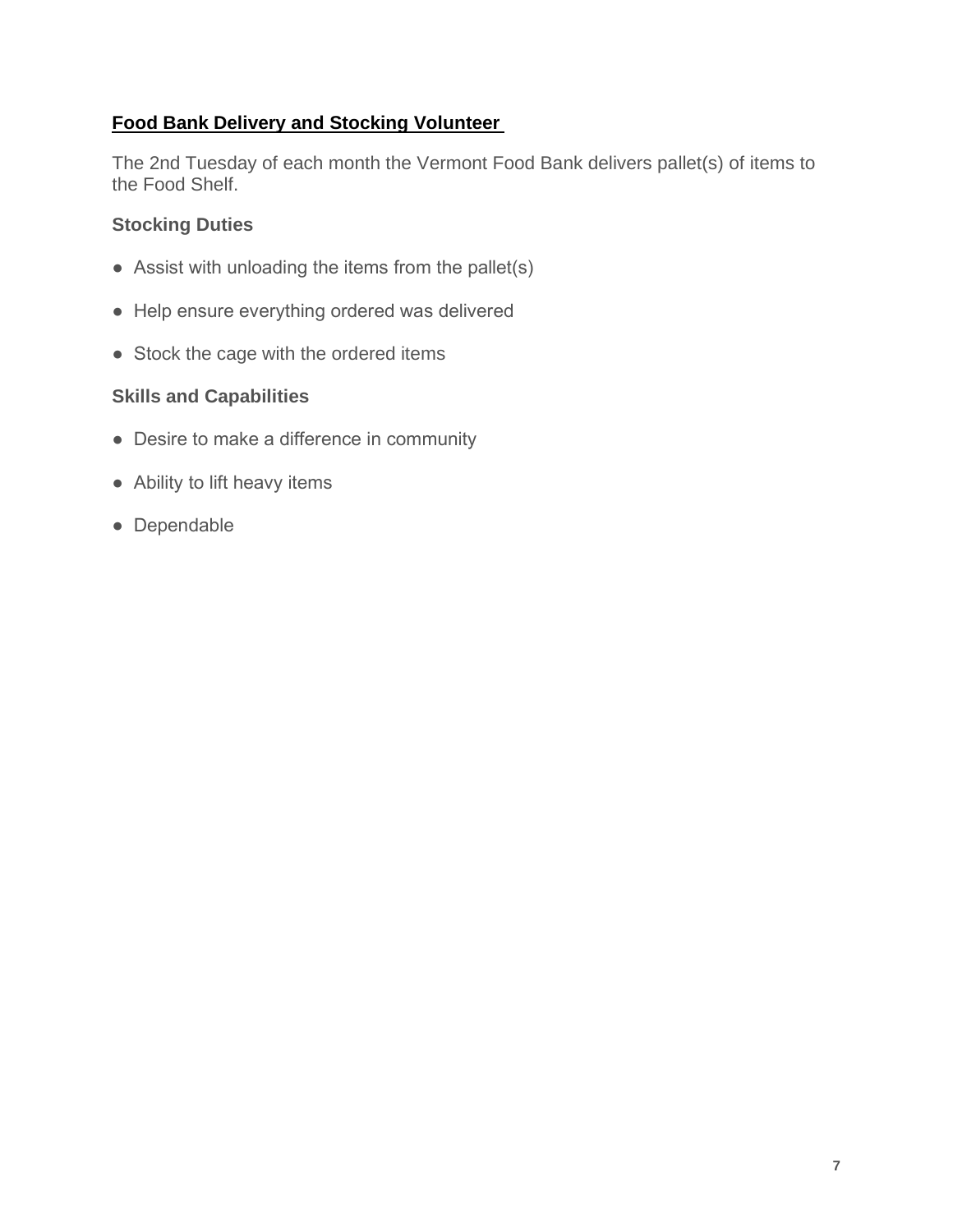# **Volunteer Application and Agreements**

<span id="page-8-0"></span>

| <b>Contact Information</b> |        |                 |
|----------------------------|--------|-----------------|
| Name:                      |        |                 |
| <b>Street Address:</b>     |        |                 |
| City/Town:                 | State: | <b>Zip Code</b> |
| <b>Cell Phone:</b>         |        |                 |
| <b>Home Phone:</b>         |        |                 |
| <b>Work Phone:</b>         |        |                 |
| Email:                     |        |                 |
|                            |        |                 |

#### **Availability and Interest**

#### **Which volunteer assignments are you interested/available (Please check all that apply)?**

#### **Food Shelf Guide**

\_\_\_\_\_\_\_\_\_Help shoppers navigate the food shelf, provide help in finding items, clarifying quantities, and restock as needed. Current shopping days are 2nd & 4th Tuesday pm, the following Thursday am and Saturday am.

#### **Food Delivery**

Deliver (usually 3 - 6 families) packed bags of food to families unable to get to Shelburne Food Shelf on Thursday morning of the shopping week.

#### **School Distribution**

\_\_\_\_\_\_ Help distribute food at Shelburne Community School for vacation weeks (10 weeks in the summer and 4 vacation weeks during the school year)

#### **Shopping**

\_\_\_\_\_\_ Costco and Hannaford shopping (prior to Tuesday distributions)

#### **Stocking**

\_\_\_\_\_\_ Food Bank Delivery/Stocking Shelves

\_\_\_\_\_\_ **Other (please describe):** \_\_\_\_\_\_\_\_\_\_\_\_\_\_\_\_\_\_\_\_\_\_\_\_\_\_\_\_\_\_\_\_\_\_\_\_\_\_\_\_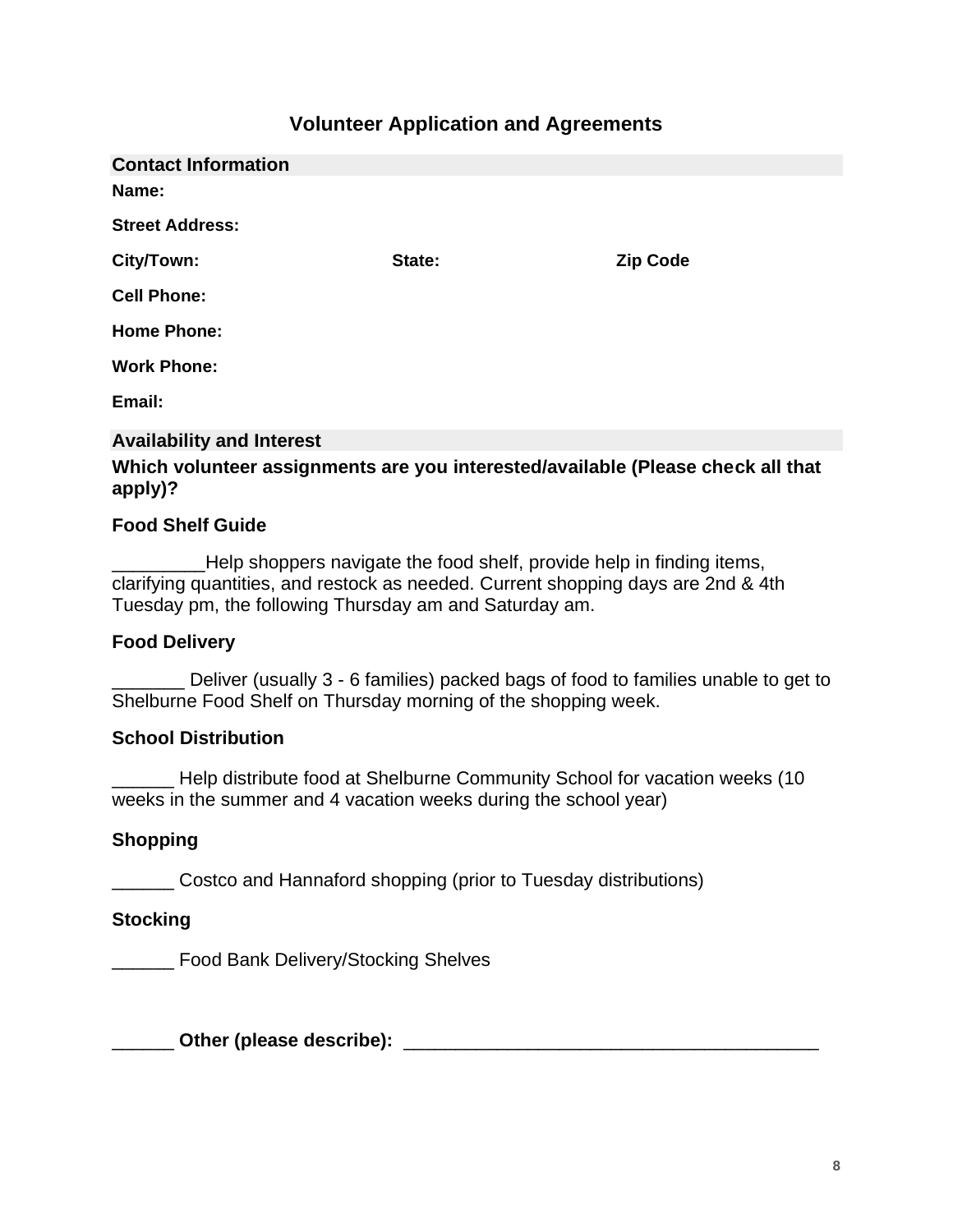# **Person to Notify in Case of Emergency**

| Name:                       |        |                 |
|-----------------------------|--------|-----------------|
| <b>Street Address:</b>      |        |                 |
| City/Town:                  | State: | <b>Zip Code</b> |
| <b>Cell Phone:</b>          |        |                 |
| <b>Home Phone:</b>          |        |                 |
| <b>Work Phone:</b>          |        |                 |
| Email:                      |        |                 |
| <b>Relationship to you:</b> |        |                 |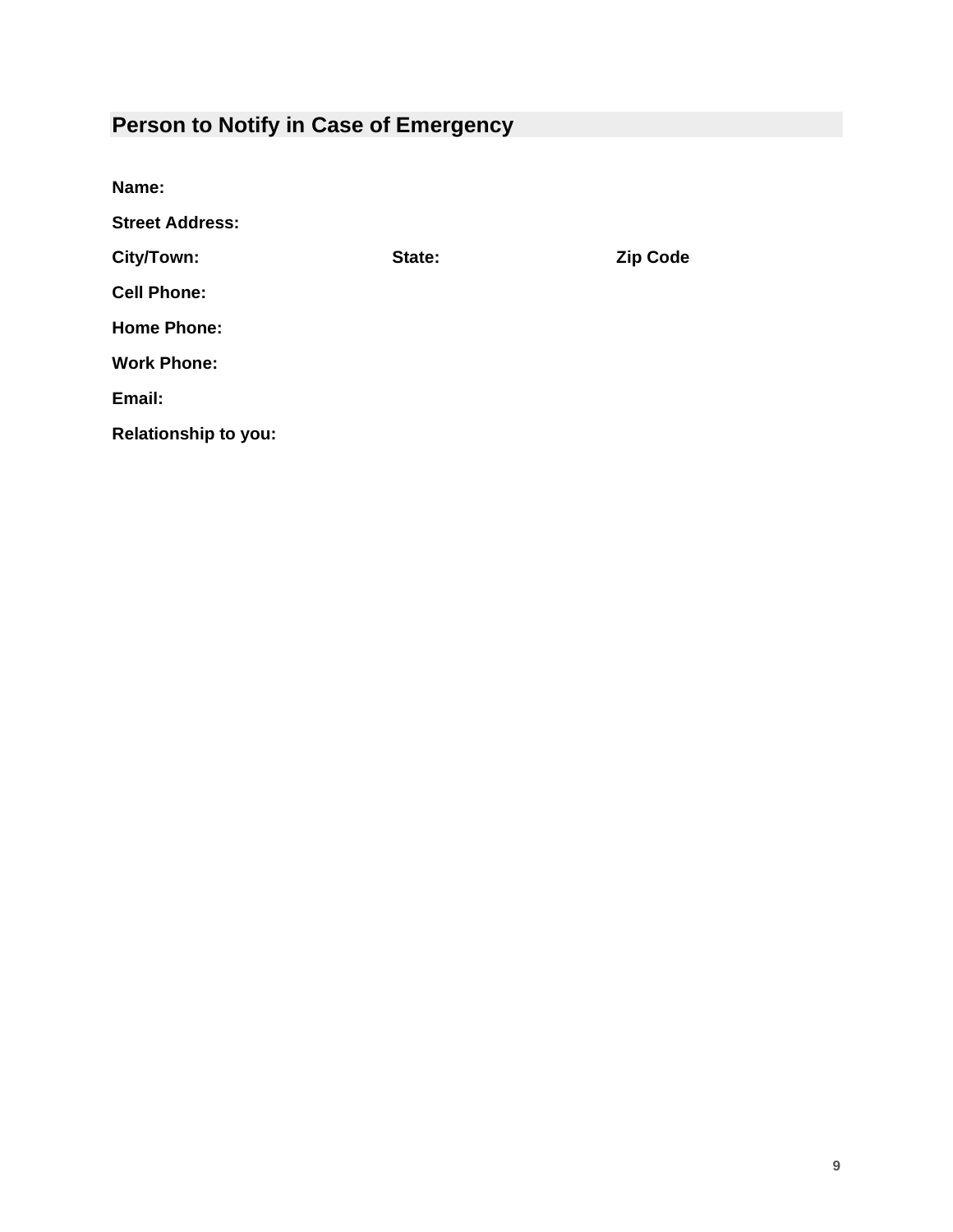# **SHELBURNE FOOD SHELF (SFS) VOLUNTEER AGREEMENTS**

# *UNDERSTANDING BETWEEN SFS and VOLUNTEER*

I understand that while working at the SFS as a volunteer I will not be paid or compensated for my services.

I have entered into the SFS of my own free will. I will assume responsibility and will hold harmless the SFS for any injury I might sustain while on these premises

I know of no important fact about me that would prevent me from being a good, effective, and competent volunteer.

With the knowledge, I can be a set of the domestic domestic system of the knowledge, I activities shall be at my sole risk and that neither the Shelburne Food Shelf or its Board or Volunteers shall be held liable for any claims, demands, injuries, damages, action, or cause of action whatsoever to person or property arising out of or connected with my volunteer activities.

# *CONFIDENTIALITY POLICY AND AGREEMENT*

Shelburne Food Shelf (SFS) shoppers trust our volunteers to maintain the strictest confidence about who is shopping and their circumstances. The unauthorized use or copying of shopper records or the disclosure of any information of either a confidential or a personal nature about a shopper to anyone outside of the SFS is strictly forbidden. It is equally important to keep certain information about SFS and its volunteers and personnel confidential. The confidentiality also continues once a shopper, volunteer or staff person is no longer associated with the SFS. All information that is gathered through the food shelf must remain only with this organization

Misuse of confidential information is not only a serious breach of Shelburne Food Shelf policy and conduct but also can affect community relations, and may prevent shoppers from visiting us for the food they need. Sharing confidential information outside of the organization may result in release from your volunteer position. The one exception to this is the Operations Coordinator or the Non-Food Support Coordinator who may need to share some confidential information with suppliers (e.g. Green Mountain Power, etc.) in order to effectively assist our shoppers.

Please read the above statement carefully and sign below. Your signature is your agreement to our confidentiality policy.

\_\_\_\_\_\_\_\_\_\_\_\_\_\_\_\_\_\_\_\_\_\_\_\_\_\_\_\_\_\_\_\_\_\_\_ \_\_\_\_\_\_\_\_\_\_\_\_\_\_\_\_\_\_\_\_\_\_\_\_

Volunteer signature Date Date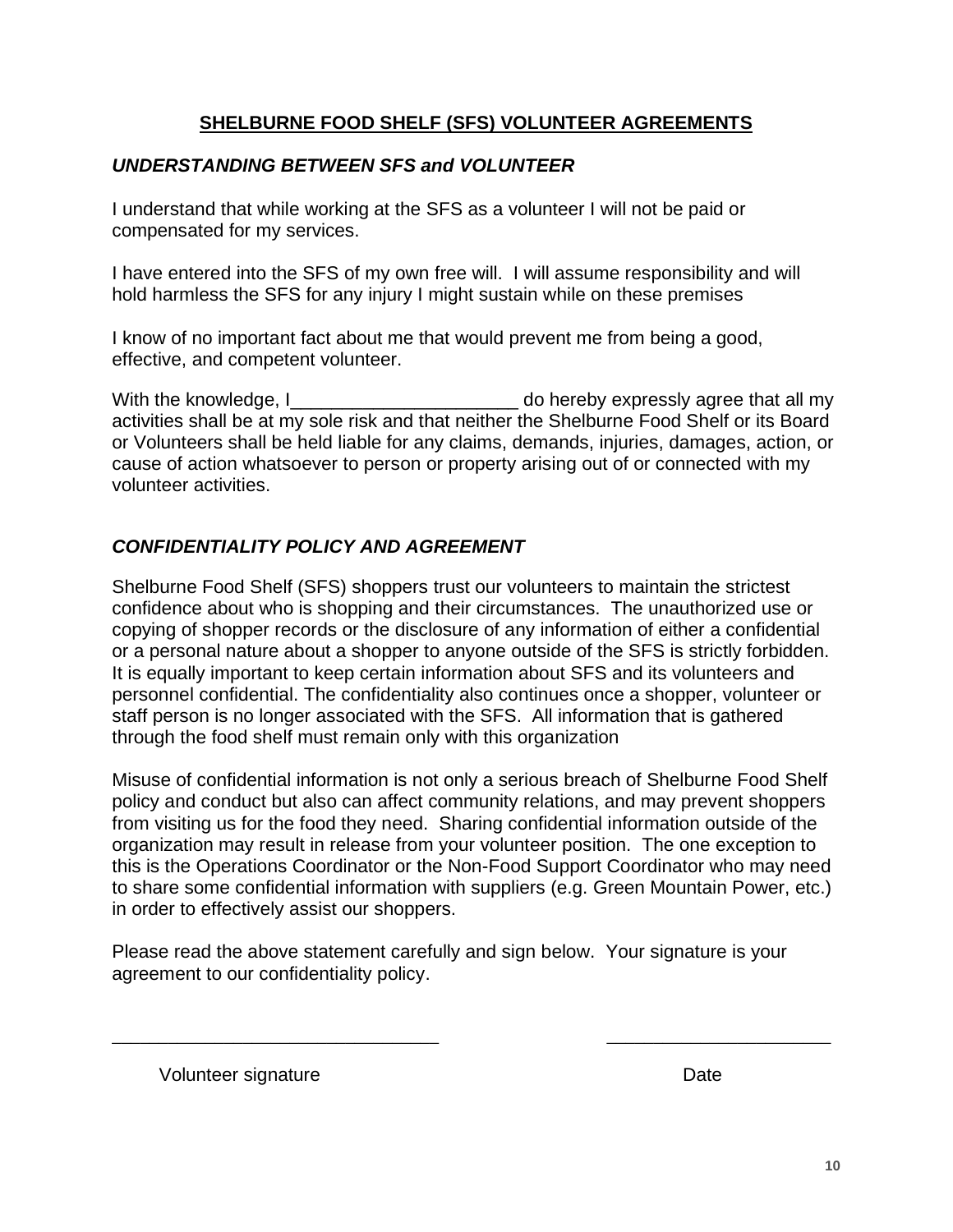#### **AGREEMENT OF RELEASE AND WAIVER OF LIABILITY** of **SHELBURNE FOOD SHELF INC**

following:

I, \_\_\_\_\_\_\_\_\_\_\_\_\_\_\_\_\_\_\_\_\_\_\_\_\_\_\_\_\_\_\_\_\_\_\_\_\_\_\_\_\_\_\_\_\_\_, hereby agree to the

1. That I am participating Shelburne Food Shelf Inc delivery of food program ("Program") or Food Shopping for Shelburne Food Shelf

2. I agree to assume full responsibility for any risks, injuries or damages, known or unknown, which I might incur as a result of participating in the program.

3. I knowingly, voluntarily and expressly waive any claim I may have against Shelburne Food Shelf Inc. for injury or damages that I may sustain as a result of participating in the program.

4. I, my heirs or legal representatives forever release, waive, discharge and covenant not to sue Shelburne Food Shelf Inc.

I have read the above release and waiver of liability and fully understand its contents. I voluntarily agree to the terms and conditions stated above.

 $\overline{\phantom{a}}$  , and the contract of the contract of the contract of the contract of the contract of the contract of the contract of the contract of the contract of the contract of the contract of the contract of the contrac

DATE SIGNATURE OF PARTICIPANT